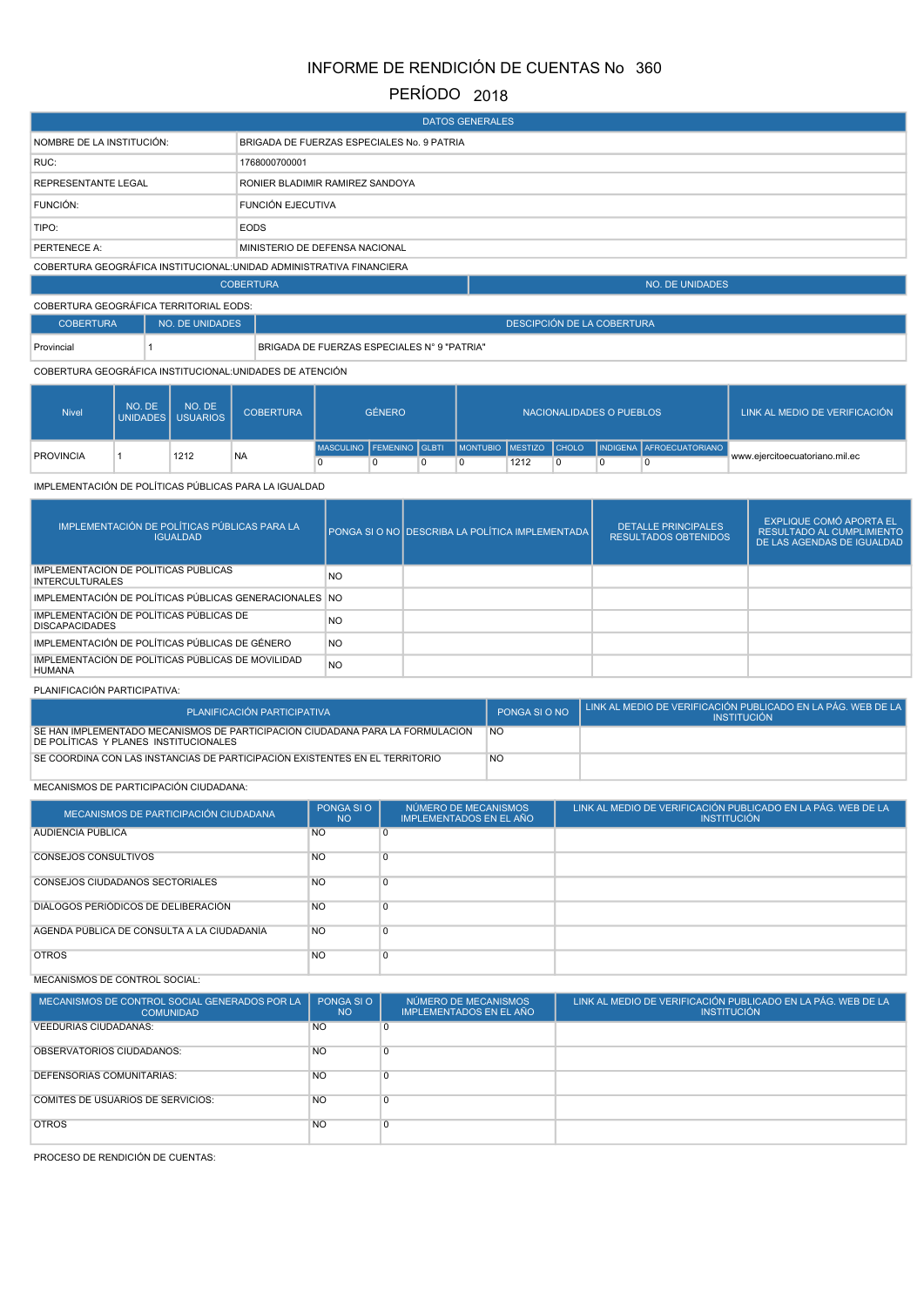| FASE:                                                                                                                | PASOS DEL PROCESO DE RENDICIÓN DE<br><b>CUENTAS</b>                                                                | PONGA SIO<br><b>NO</b>      | DESCRIBA LA EJECUCIÓN DE LOS PASOS                                                                                                              | LINK AL MEDIO DE VERIFICACIÓN PUBLICADO EN LA PÁG.<br>WEB DE LA INSTITUCIÓN |
|----------------------------------------------------------------------------------------------------------------------|--------------------------------------------------------------------------------------------------------------------|-----------------------------|-------------------------------------------------------------------------------------------------------------------------------------------------|-----------------------------------------------------------------------------|
| FASE 0                                                                                                               | CONFORMACIÓN DEL EQUIPO DE RENDICIÓN<br>DE CUENTAS:                                                                | SI                          | SE DESIGNO MEDIANTE MEMO FT-9BFE-CMDO-<br>0345 AL PERSONAL ENCARGADO DE LA RENDICIÓN<br>DE CUENTAS                                              | www.ejercitoecuatoriano.mil.ec                                              |
| FASE 0                                                                                                               | DISEÑO DE LA PROPUESTA DEL PROCESO DE NO<br>RENDICIÓN DE CUENTAS                                                   |                             |                                                                                                                                                 |                                                                             |
| FASE 1                                                                                                               | EVALUACIÓN DE LA GESTIÓN INSTITUCIONAL: SI                                                                         |                             | A TRAVÉS DE EVALUACIONES MENSUALES Y<br>ANUALES SE VERIFICA LA EJECUCIÓN<br>PRESUPUESTARIA DANDO COMO RESULTADO UN<br>100%                      | www.ejercitoecuatoriano.mil.ec                                              |
| FASE 1                                                                                                               | LLENADO DEL FORMULARIO DE INFORME DE<br>RENDICIÓN DE CUENTAS ESTABLECIDO POR<br>EL CPCCS                           | SI                          | SE PROCEDE A LLENAR LOS CAMPOS<br>REQUERIDOS PARA LA ENTIDAD                                                                                    | www.ejercitoecuatoriano.mil.ec                                              |
| FASE 1                                                                                                               | REDACCIÓN DEL INFORME DE RENDICIÓN DE<br><b>CUENTAS</b>                                                            | $\overline{\mathsf{s}}$     | SE REGISTRA LA MATRIZ VIGENTE                                                                                                                   | www.ejercitoecuatoriano.mil.ec                                              |
| FASE 1                                                                                                               | SOCIALIZACIÓN INTERNA Y APROBACIÓN DEL SI<br>INFORME DE RENDICIÓN DE CUENTAS POR<br>PARTE DE LOS RESPONSABLES      |                             | A TRAVÉS DE INFORMES ECONÓMICOS<br><b>MENSUALES</b>                                                                                             | www.ejercitoecuatoriano.mil.ec                                              |
| FASE <sub>2</sub>                                                                                                    | DIFUSIÓN DEL INFORME DE RENDICIÓN DE<br>CUENTAS A TRAVÉS DE DISTINTOS MEDIOS                                       | SI                          | SE REFLEJA EL INFORME DE RENDICIÓN DE<br>CUENTAS A TRAVÉS DEL PORTAL INSTITUCIONAL                                                              | www.ejercitoecuatoriano.mil.ec                                              |
| FASE <sub>2</sub>                                                                                                    | PLANIFICACIÓN DE LOS EVENTOS<br><b>PARTICIPATIVOS</b>                                                              | <b>NO</b>                   |                                                                                                                                                 |                                                                             |
| FASE <sub>2</sub>                                                                                                    | REALIZACIÓN DEL EVENTO DE RENDICIÓN DE<br>CUENTAS A LA CIUDADANÍA                                                  | $\overline{\phantom{a}}$ si | EL ESCALÓN SUPERIOR DA A CONOCER A LA<br>CIUDADANÍA EL INFORME DE RENDICIÓN DE<br>CUENTAS A FIN DE TRANSPARENTAR LA GESTIÓN<br><b>REALIZADA</b> | www.ejercitoecuatoriano.mil.ec                                              |
| FASE <sub>2</sub>                                                                                                    | RINDIÓ CUENTAS A LA CIUDADANÍA EN LA<br>PLAZO ESTABLECIDO                                                          | SI                          | PRESENTACIÓN DE INFORMES MENSUALES LOS<br>10 DE CADA MES Y EL INFORME ANUAL EN ENERO<br>DE 2019                                                 | www.ejercitoecuatoriano.mil.ec                                              |
| FASE <sub>2</sub>                                                                                                    | <b>INCORPORACIÓN DE LOS APORTES</b><br>CIUDADANOS EN EL INFORME DE RENDICIÓN<br>DE CUENTAS                         | <b>NO</b>                   |                                                                                                                                                 |                                                                             |
| FASE 3                                                                                                               | ENTREGA DEL INFORME DE RENDICIÓN DE<br>CUENTAS AL CPCCS, A TRAVÉS DEL INGRESO<br>DEL INFORME EN EL SISTEMA VIRTUAL | SI                          | REGISTRO DE LA INSTITUCIÓN Y REGISTRO DE LA www.ejercitoecuatoriano.mil.ec<br>INFORMACIÓN EN EL PORTAL                                          |                                                                             |
| <b>DESCRIBA</b><br>LOS<br><b>PRINCIPAL</b><br>ES<br><b>APORTES</b><br>CIUDADAN<br><b>OS</b><br><b>RECIBIDO</b><br>S: |                                                                                                                    |                             |                                                                                                                                                 |                                                                             |

#### DATOS DEL INFORME DE RENDICIÓN DE CUENTAS:

| Fecha en que se realizó la Rendición de Cuentas ante la ciudadanía: | NO. DE<br><b>USUARIOS</b> |                  | NO. DE USUARIOS POR GÉNERO |         |                   | NO. DE USUARIOS POR PUEBLOS Y NACIONALIDADES |              |                 |                        |  |
|---------------------------------------------------------------------|---------------------------|------------------|----------------------------|---------|-------------------|----------------------------------------------|--------------|-----------------|------------------------|--|
| 25/3/2019                                                           | 1212                      | <b>MASCULINO</b> | <b>FEMENINO</b>            | l GLBTI | <b>I MONTUBIO</b> | <b>MESTIZO</b>                               | <b>CHOLO</b> | <b>INDIGENA</b> | <b>AFROECUATORIANO</b> |  |
|                                                                     |                           | 1198             | 14                         | 0       |                   | 1212                                         |              |                 |                        |  |

INCORPORACIÓN DE LOS APORTES CIUDADANOS DE LA RENDICIÓN DE CUENTAS DEL AÑO ANTERIOR EN LA GESTIÓN INSTITUCIONAL

| <b>DESCRIBA LOS COMPROMISOS</b><br>ASUMIDOS CON LA COMUNIDAD | <b>SE INCORPORO EL APORTE</b><br>CIUDADANO EN LA GESTIÓN<br>INSTITUCIONAL?(PONGA SÍ O NO) | <b>PORCENTAJE DE</b><br>AVANCES DE<br><b>CUMPLIMIENTO</b> | DESCRIPCIÓN DE RESULTADOS | LINK AL MEDIO DE VERIFICACIÓN |
|--------------------------------------------------------------|-------------------------------------------------------------------------------------------|-----------------------------------------------------------|---------------------------|-------------------------------|
|                                                              | <b>NO</b>                                                                                 |                                                           |                           |                               |
|                                                              |                                                                                           |                                                           |                           |                               |
|                                                              |                                                                                           |                                                           |                           |                               |
|                                                              |                                                                                           |                                                           |                           |                               |

DIFUSIÓN Y COMUNICACIÓN DE LA GESTIÓN INSTITUCIONAL: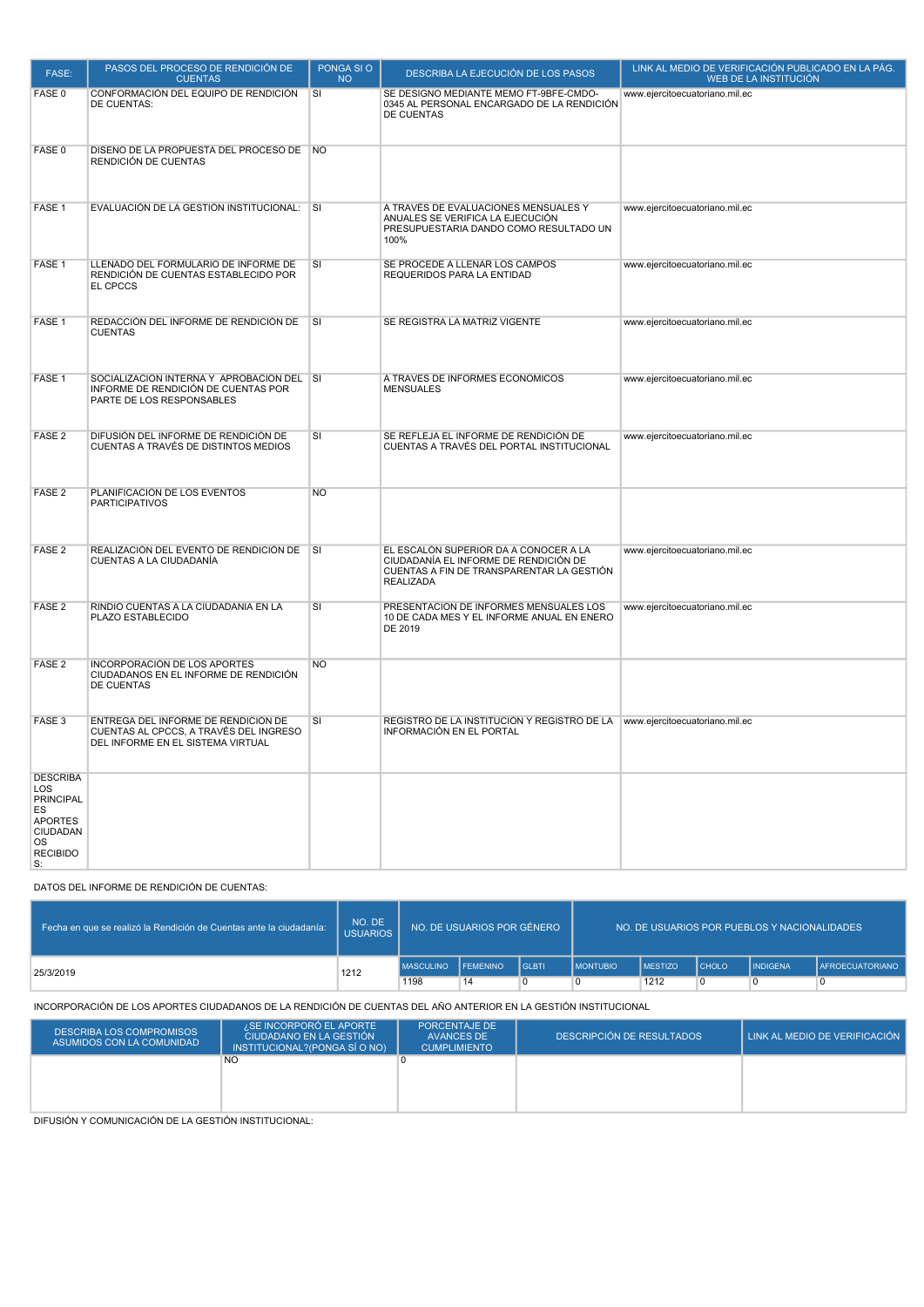| <b>MEDIOS DE</b><br><b>COMUNICACIÓN</b> | NO. DE<br><b>MEDIOS</b> | <b>PORCENTAJE</b><br><b>DEL PPTO, DEL</b><br><b>PAUTAJE QUE SE</b><br><b>DESTINÓ A</b><br><b>MEDIOS</b><br><b>LOCALES Y</b><br><b>REGIONALES</b> | <b>PORCENTAJE DEL</b><br>PPTO, DEL<br><b>PAUTAJE QUE SE</b><br><b>IDESTINÓ A MEDIOSI</b><br><b>NACIONAL</b> | PORCENTAJE DEL<br>PPTO DEL PAUTAJE<br><b>MEDIOS</b><br><b>INTERNACIONALES</b> | LINK AL MEDIO DE VERIFICACIÓN<br>QUE SE DESTINÓ A PUBLICADO EN LA PÁG. WEB DE LA POMBRE DEL MEDIO<br><b>INSTITUCIÓN</b> | <b>MONTO</b><br><b>CONTRATADO</b> | <b>MINUTOS</b><br><b>PAUTADOS</b> |
|-----------------------------------------|-------------------------|--------------------------------------------------------------------------------------------------------------------------------------------------|-------------------------------------------------------------------------------------------------------------|-------------------------------------------------------------------------------|-------------------------------------------------------------------------------------------------------------------------|-----------------------------------|-----------------------------------|
| <b>RADIO</b>                            | $\Omega$                | 0,00                                                                                                                                             | 0,00                                                                                                        | 0,00                                                                          |                                                                                                                         |                                   |                                   |
| <b>PRENSA</b>                           |                         | 0,00                                                                                                                                             | 0,00                                                                                                        | 0,00                                                                          |                                                                                                                         |                                   |                                   |
| <b>TELEVISIÓN</b>                       |                         | 0,00                                                                                                                                             | 0,00                                                                                                        | 0,00                                                                          |                                                                                                                         |                                   |                                   |
| <b>MEDIOS</b><br><b>DIGITALES</b>       | $\Omega$                | 0,00                                                                                                                                             | 0,00                                                                                                        | 0,00                                                                          |                                                                                                                         |                                   |                                   |

TRANSPARENCIA Y ACCESO A LA INFORMACIÓN DE LA GESTIÓN INSTITUCIONAL Y DE SU RENDICIÓN DE CUENTAS:

| MECANISMOS ADOPTADOS                                                                                                                                 | PONGA SI O NO | LINK AL MEDIO DE VERIFICACIÓN PUBLICADO EN LA PÁG. WEB DE LA L<br><b>INSTITUCIÓN</b> |
|------------------------------------------------------------------------------------------------------------------------------------------------------|---------------|--------------------------------------------------------------------------------------|
| PUBLICACIÓN EN LA PÁG. WEB DE LOS CONTENIDOS ESTABLECIDOS EN EL ART. 7 DE LA LOTAIP                                                                  | <b>SI</b>     | www.eiercitoecuatoriano.mil.ec                                                       |
| PUBLICACIÓN EN LA PÁG. WEB DEL INFORME DE RENDICIÓN DE CUENTAS Y SUS MEDIOS DE<br>VERIFICACIÓN ESTABLECIDOS EN EL LITERAL M. DEL ART. 7 DE LA LOTAIP | SI            | www.eiercitoecuatoriano.mil.ec                                                       |
|                                                                                                                                                      |               |                                                                                      |

PLANIFICACIÓN: Se refiere a la articulación de políticas públicas:

| LA INSTITUCIÓN TIENE ARTICULADO EL PLAN ESTRATÉGICO INSTITUCIONAL . | PONGA SI O NO | LINK AL MEDIO DE VERIFICACIÓN PUBLICADO EN LA PÁG. WEB DE LA I<br><b>INSTITUCIÓN</b> |
|---------------------------------------------------------------------|---------------|--------------------------------------------------------------------------------------|
| LA INSTITUCIÓN TIENE ARTICULADAS SUS POA AL PNBV                    |               | www.eiercitoecuatoriano.mil.ec                                                       |
| EL POA ESTÁ ARTICULADO AL PLAN ESTRATÉGICO                          |               | www.eiercitoecuatoriano.mil.ec                                                       |

## CUMPLIMIENTO DE LA EJECUCIÓN PROGRAMÁTICA:

| OBJETIVOS ESTRATEGICOS/COMPETENCIAS<br><b>EXCLUSIVAS</b>                                                                                                                          | <b>META POA</b>       |                                                        | <b>INDICADOR DE LA META</b>           | <b>RESULTADOS</b>                     |                                    | %<br><b>CUMPLIMIENTO</b><br><b>DE LA GESTIÓN</b>            | <b>DESCRIPCIÓN DE LA</b><br><b>GESTIÓN POR META</b>                                |
|-----------------------------------------------------------------------------------------------------------------------------------------------------------------------------------|-----------------------|--------------------------------------------------------|---------------------------------------|---------------------------------------|------------------------------------|-------------------------------------------------------------|------------------------------------------------------------------------------------|
| OBJ 7: INCREMENTAR LA EFICIENCIA<br>INSTITUCIONAL.                                                                                                                                | NO. DE<br><b>META</b> | <b>DESCRIPCIÓN</b>                                     | OBJETIVOS ALCANZADOS                  | <b>TOTALES</b><br><b>PLANIFICADOS</b> | <b>TOTALES</b><br><b>CUMPLIDOS</b> | 100,00%                                                     | SE DETERMINA UN<br>EFICIENTE USO DE LOS<br>RECURSOS A FAVOR DE                     |
|                                                                                                                                                                                   |                       | INCREMENTAR LA EFICIENCIA<br><b>INSTITUCIONAL</b>      |                                       | 100.00                                | 100,00                             |                                                             | LA INSTITUCIÓN                                                                     |
| <b>OBJ 4: INCREMENTAR LAS CAPACIDADES</b><br>MILITARES.                                                                                                                           |                       | <b>DESCRIPCIÓN</b>                                     | OBJETIVOS ALCANZADOS                  | <b>TOTALES</b><br><b>PLANIFICADOS</b> | <b>TOTALES</b><br><b>CUMPLIDOS</b> | 100,00 %                                                    | AL MANTENER UN USO<br>EFICIENTE DE LOS<br><b>RECURSOS SE AUMENTA</b>               |
|                                                                                                                                                                                   |                       | <b>INCREMENTAR LAS</b><br><b>CAPACIDADES MILITARES</b> |                                       | 100.00                                | 100,00                             |                                                             | LA CAPACIDAD DE LAS<br><b>UNIDADES</b>                                             |
| OBJ 9: INCREMENTAR EL USO EFICIENTE DEL<br>NO. DE<br><b>DESCRIPCIÓN</b><br>PRESUPUESTO.<br><b>META</b><br><b>INCREMENTAR EL USO</b><br><b>EFICIENTE DEL</b><br><b>PRESUPUESTO</b> |                       | OBJETIVOS ALCANZADOS<br>EJECUCIÓN 100%                 | <b>TOTALES</b><br><b>PLANIFICADOS</b> | <b>TOTALES</b><br><b>CUMPLIDOS</b>    | 100,00%                            | <b>UNA FFICIENTE</b><br><b>EJECUCION</b><br>PRESUUESTARIA Y |                                                                                    |
|                                                                                                                                                                                   |                       |                                                        |                                       | 100.00                                | 100.00                             |                                                             | <b>FINANCIERA PERMITE A</b><br>LA UNIDAD<br>DESENVOLVERSE CON<br><b>EFICIENCIA</b> |
|                                                                                                                                                                                   |                       |                                                        | TOTAL % CUMPLIMIENTO DE LA GESTIÓN:   |                                       | 100                                |                                                             |                                                                                    |

#### CUMPLIMIENTO DE LA EJECUCION PRESUPUESTARIA:

| <b>TIPO</b>           | ELIJA Ó DESCRIBA                                                    | <b>PRESUPUESTO</b><br><b>PLANIFICADO</b> | <b>PRESUPUESTO</b><br><b>EJECUTADO</b> | % CUMPLIMIENTO<br><b>DEL PRESUPUESTO</b> | LINK AL MEDIO DE VERIFICACIÓN<br>PUBLICADO EN LA PÁG. WEB DE LA<br><b>INSTITUCIÓN</b> |
|-----------------------|---------------------------------------------------------------------|------------------------------------------|----------------------------------------|------------------------------------------|---------------------------------------------------------------------------------------|
| PROGRAMA Y/O PROYECTO | <b>GESTIÓN INSTITUCIONAL</b>                                        | \$68,923.00                              | \$68,923,00                            | 100,00 %                                 | www.ejercitoecuatoriano.mil.ec                                                        |
| PROGRAMA Y/O PROYECTO | <b>GESTIONES INTERNACIONALES</b>                                    | \$1,000.00                               | \$1.000,00                             | 100.00 %                                 | www.ejercitoecuatoriano.mil.ec                                                        |
| PROGRAMA Y/O PROYECTO | MANTENIMIENTO DE INFRAESTRUCTURA<br>PLATAFORMAS Y EQUIPOS MILITARES | \$180,153.50                             | \$180.153,50                           | 100,00 %                                 | www.ejercitoecuatoriano.mil.ec                                                        |
| PROGRAMA Y/O PROYECTO | <b>BIENESTAR DE PERSONAL</b>                                        | \$53,242.04                              | \$53,242.04                            | 100,00 %                                 | www.ejercitoecuatoriano.mil.ec                                                        |
| PROGRAMA Y/O PROYECTO | <b>ENTRENAMIENTO MILITAR</b>                                        | \$7.000,00                               | \$7.000,00                             | 100.00 %                                 | www.ejercitoecuatoriano.mil.ec                                                        |
| PROGRAMA Y/O PROYECTO | SEGURIDAD HIDROCARBURÍFERA Y<br>SOBERANÍA ENERGÉTICA                | \$185,732.50                             | \$185,732.50                           | 100,00 %                                 | www.ejercitoecuatoriano.mil.ec                                                        |
| PROGRAMA Y/O PROYECTO | OPERACIONES DE LA DEFENSA EN LA<br><b>SEGURIDAD INTEGRAL</b>        | \$206.950.00                             | \$206,950.00                           | 100.00 %                                 | www.ejercitoecuatoriano.mil.ec                                                        |
| PROGRAMA Y/O PROYECTO | <b>GESTIÓN DEL TALENTO HUMANO MILITAR</b>                           | \$102,477.10                             | \$102,477.10                           | 100,00 %                                 | www.ejercitoecuatoriano.mil.ec                                                        |
| PROGRAMA Y/O PROYECTO | GESTIÓN ADMINISTRATIVA EN APOYO A LAS<br><b>OPERACIONES</b>         | \$302.849.84                             | \$302.849.84                           | 100,00 %                                 | www.ejercitoecuatoriano.mil.ec                                                        |
|                       | TOTAL:                                                              | \$1.108.327,98                           | \$1.108.327.98 100,00                  |                                          |                                                                                       |

#### PRESUPUESTO INSTITUCIONAL:

| <b>TOTAL DE PRESUPUESTO</b><br>INSTITUCIONAL CODIFICADO | GASTO CORRIENTE PLANIFICADO   GASTO CORRIENTE EJECUTADO |                | <b>GASTO DE</b><br><b>INVERSIÓN</b><br><b>PLANIFICADO</b> | <b>GASTO DE</b><br><b>INVERSIÓN</b><br><b>EJECUTADO</b> | % EJECUCIÓN PRESUPUESTARIA |
|---------------------------------------------------------|---------------------------------------------------------|----------------|-----------------------------------------------------------|---------------------------------------------------------|----------------------------|
| \$1,108,327.98                                          | \$1,108,327.98                                          | \$1,108,327.98 | \$0,00                                                    | \$0,00                                                  | 100,00 %                   |

PROCESOS DE CONTRATACIÓN Y COMPRAS PÚBLICAS DE BIENES Y SERVICIOS